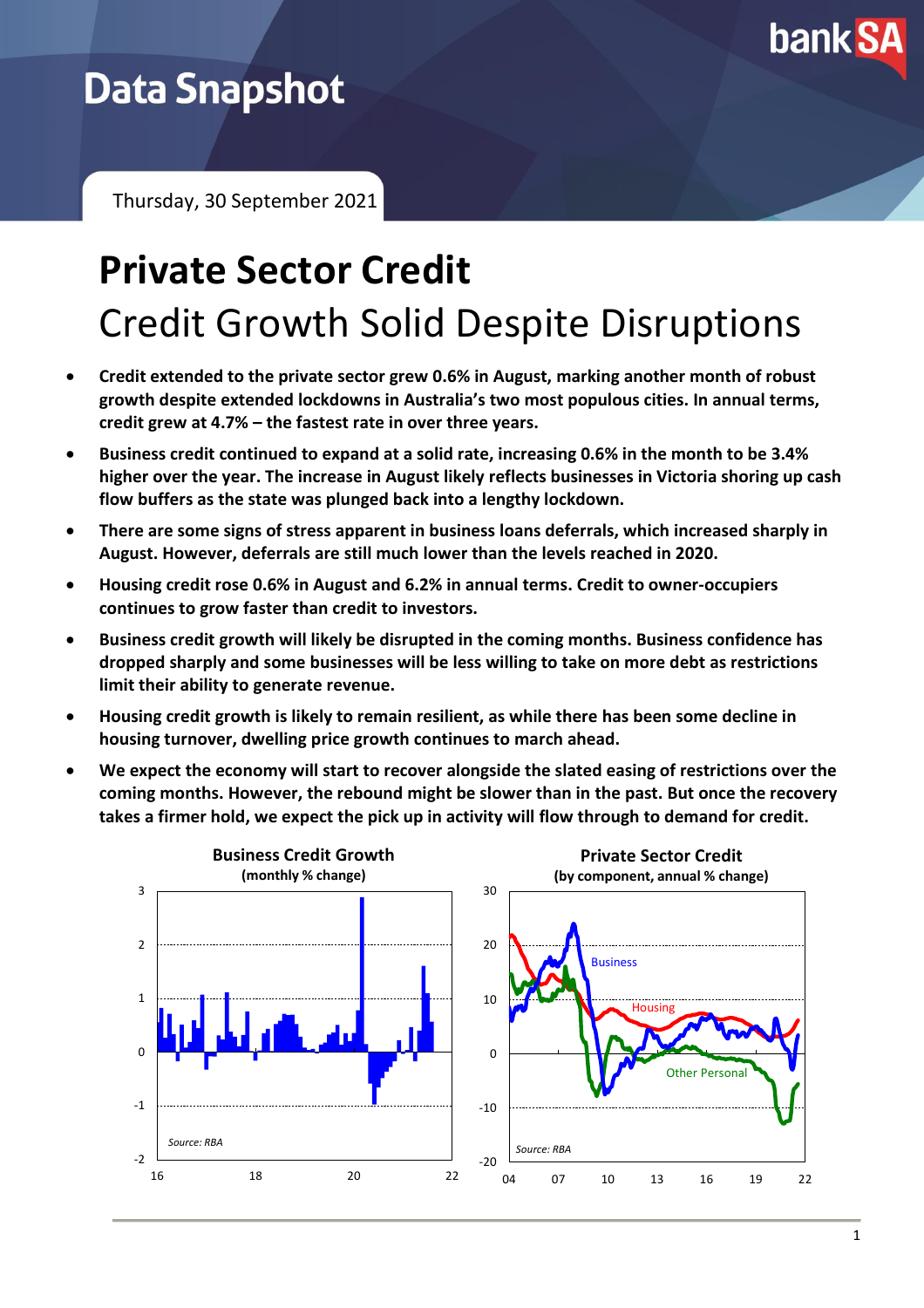Credit extended to the private sector grew 0.6% in August, another month of robust growth despite lockdowns in two of Australia's major cities. Queensland, the NT and the ACT were also impacted by lockdowns in the month. In annual terms, credit grew at 4.7% – the fastest rate in over three years.

Business credit continued to expand at a solid rate, increasing 0.6% in the month to be 3.4% higher over the year. The increase in August likely reflects businesses in Victoria shoring up cash flow buffers as the state was plunged back into a lengthy lockdown. However, the expansion of credit did moderate relative to June and July when business credit grew 1.6% And 1.1% respectively.

Business credit growth will likely be disrupted in the coming months. Business confidence has dropped sharply, and some businesses will be less willing to take on more debt as restrictions limit their ability to generate revenue. There is still significant uncertainty around the near-term outlook, especially for small businesses.

There are some signs of stress apparent in loans deferrals, which increased to more than 3,500 in the month to 5 September, up from just 600 in the month prior. Almost 90% of the deferrals were in NSW and Victoria. However, this is still much lower than the levels reached in 2020 when more than 225,000 business loans were deferred.

Importantly, businesses built up cash flow buffers last year and in the early part of this year. Customer liaison suggests some businesses are opting to dip into their cashflow buffers rather than seek loan deferrals, or additional debt, from financial institutions.

Housing credit rose 0.6% in August, to be 6.2% higher than a year ago. This is the fastest annual growth rate in three and a half years.

Credit to owner-occupiers continued to grow faster than credit to investors. Owner-occupier credit grew 0.8% in August and 8.4% over the year. Credit to investors grew 0.2% in the month and 2.2% over the year.

Other personal credit, which includes personal loans and credit cards, fell another 0.6% in August. In annual terms, it declined 5.6%. Other personal credit has been declining for several years, although has fallen less sharply over recent months than earlier in the pandemic.

#### **Outlook**

The extended lockdowns in NSW and Victoria will dampen demand for credit, particularly business credit.

While business credit growth has been temporarily boosted as businesses seek to shore up cash flow buffers, in the coming months some businesses will be less willing to take on credit given the heightened uncertainty. But encouragingly, recall heading into the Delta outbreak, business investment was improving steadily, and business confidence was around record highs. These factors were underpinning a recovery in business lending.

Housing credit growth is likely to remain resilient, as while there has been some decline in housing turnover, dwelling price growth continues to march ahead, and housing demand remains strong. Further down the track, worsening affordability pressures and a possible tightening in macroprudential controls may weigh on housing credit growth.

We expect the economy will start to recover alongside the slated easing of restrictions over the coming months although the rebound might be slower than in the past. But once the recovery takes a firmer hold, we expect the pick up in activity will flow through to demand for credit.